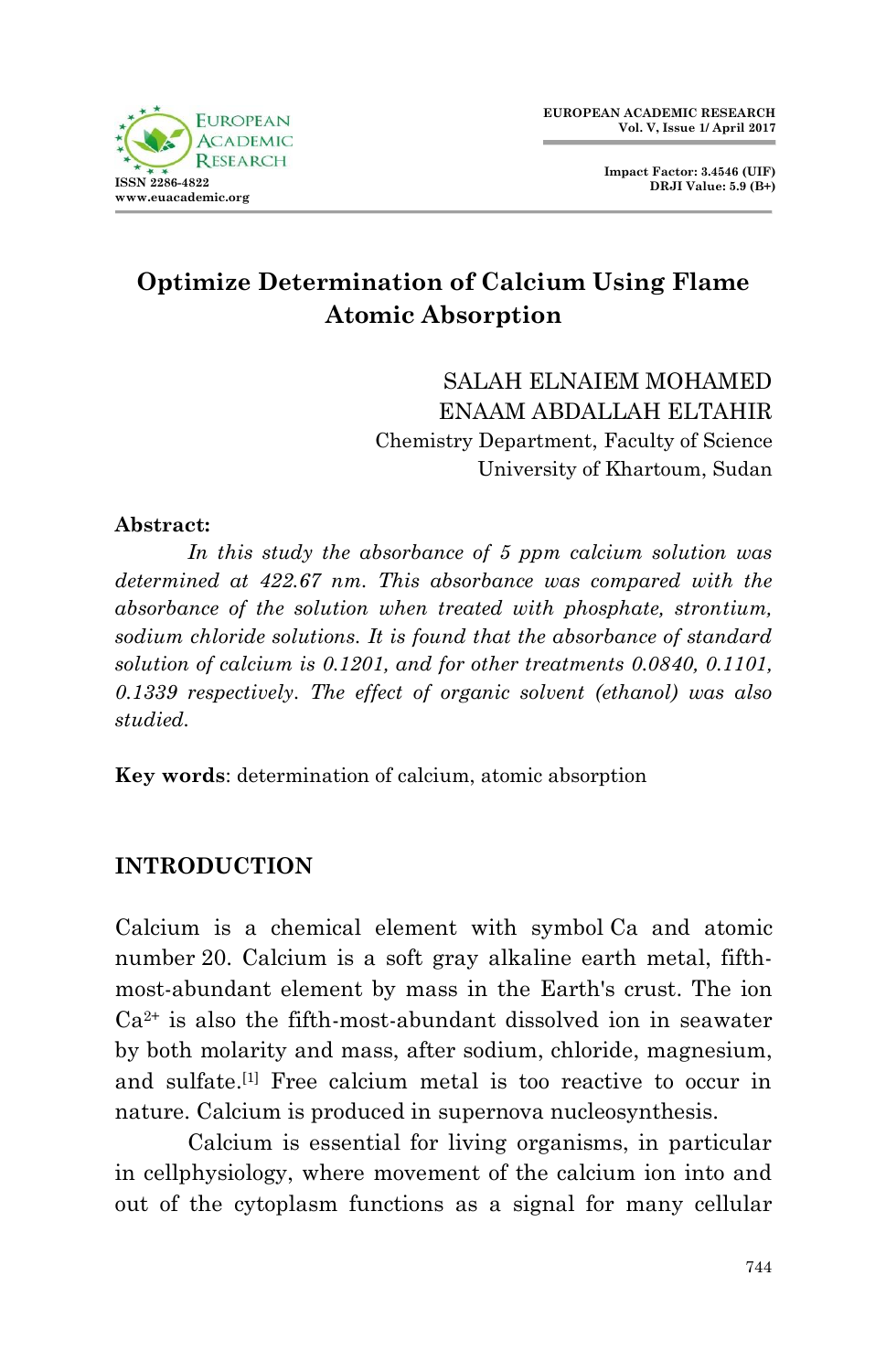processes. As a major material used in mineralization of [bone,](https://en.wikipedia.org/wiki/Bone) [teeth](https://en.wikipedia.org/wiki/Tooth) and [shells,](https://en.wikipedia.org/wiki/Exoskeleton) calcium is the most abundant [metal](https://en.wikipedia.org/wiki/Metal) by mass in many [animals.](https://en.wikipedia.org/wiki/Animal)

It is a silvery metallic element that must be extracted by [electrolysis](https://en.wikipedia.org/wiki/Electrolysis) from a fused [salt](https://en.wikipedia.org/wiki/Salt_(chemistry)) like [calcium chloride.](https://en.wikipedia.org/wiki/Calcium_chloride) [\[2\]](https://en.wikipedia.org/wiki/Calcium#cite_note-pauling-5) Once produced, it rapidly forms a gray-white coating of [calcium oxide](https://en.wikipedia.org/wiki/Calcium_oxide) and [calcium nitride](https://en.wikipedia.org/wiki/Calcium_nitride) for reacting with the [oxygen](https://en.wikipedia.org/wiki/Oxygen) and [nitrogen](https://en.wikipedia.org/wiki/Nitrogen) in the [air](https://en.wikipedia.org/wiki/Air) when exposed to it. In bulk form (typically as chips or "turnings"), the metal is somewhat difficult to ignite, more so even than magnesium chips; but, when lit, the metal burns in air with a brilliant high-intensity orange-red light. Calcium metal reacts with [water,](https://en.wikipedia.org/wiki/Water) generating hydrogen gas at a rate rapid enough to be noticeable, but not fast enough at room temperature to generate much heat, making it useful for generating hydrogen.[\[3\]](https://en.wikipedia.org/wiki/Calcium#cite_note-6) In powdered form, however, the reaction with water is extremely rapid, as the increased surface area of the powder accelerates the reaction with the water. Part of the reason for the slowness of the calcium–water reaction is a result of the metal being partly protected by insoluble white [calcium hydroxide;](https://en.wikipedia.org/wiki/Calcium_hydroxide) in water solutions of acids, where this salt is soluble, calcium reacts vigorously.Calcium salts are colorless from any contribution of the calcium, and ionic solutions of calcium  $(Ca^{2+})$  are colorless.<sup>[\[4\]](https://en.wikipedia.org/wiki/Calcium#cite_note-10)</sup>. Calcium has two allotropes <sup>[5]</sup>, higher electrical resistivity than copper or aluminium [6], hazardous and sometimes gives violent reaction with water and acids compared with other metals [7]. Calcium ions and most of its compounds have low toxicity due to high natural abundance in the environment and organisms [8-10].

# **Types of Interferences in Atomic Absorption Spectroscopy**

# **Classification and Causes**

An interference is a phenomenon that affects the measurement or the population of ground state atoms of an analyte element.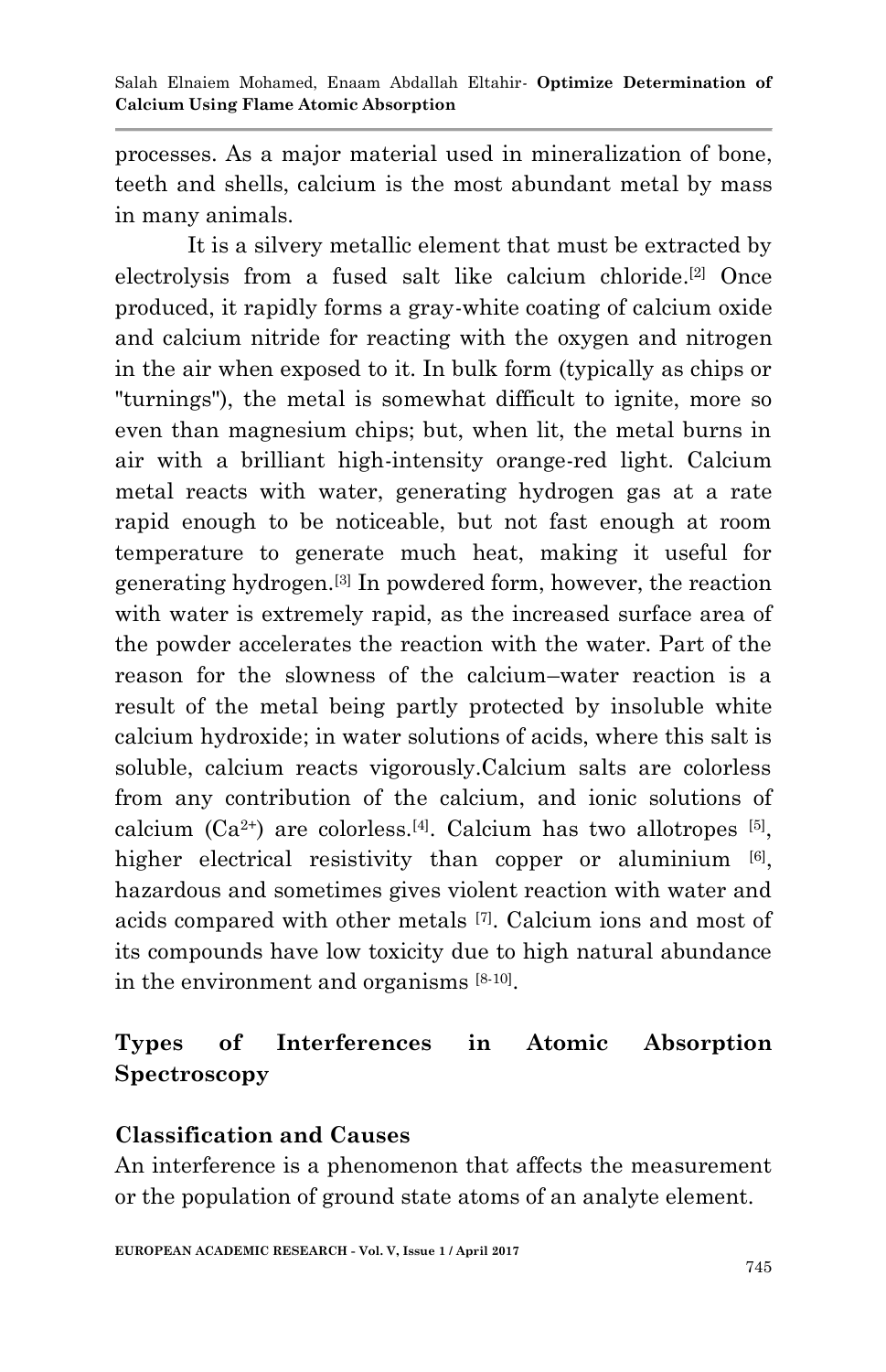#### **Spectral Interferences**

Spectral interference is caused by radiation overlap of absorption line due to emissions from another element or compound.

If an absorbing wavelength of an element , not being determined but present in the sample falls within the measuring line of the element of interest, the absorbance of the element will be measured together with the analyte of interest and give a higherabsorbance value.

Interference due to overlapping lines is rare in AAS.

Spectral interference is also affected by the radiation of an emission line of another element or compound, or background radiation from flame, solvent or sample.

## **Chemical Interferences**

Chemical interference occurs when an analyte is not totally decomposed in flame. There is less atoms present, and therefore a reduced absorbance of the analyte. Anions  $SO_4$  and  $PO_4$ combines with metal to form stable compounds and decrease the absorption of the analyte.

Calcium signal is depressed due to formation of  $CaSO<sub>4</sub>$ or CaPO4.

### **Ionization Interferences**

Ionization interference affects group oneand twoonly. These include Ba, Ca, Sr, Na, K.

This occurs only in hot flames. The energy of the flame excite the ground state atoms to ionic state by loss of electron resulting in a depletion of ground state atoms, and the element does not absorb at the correct wavelength.

### **Matrix Interferences**

Matrix interference is a physical interference, and can either suppress or enhance absorbance signal of analyte. It occurs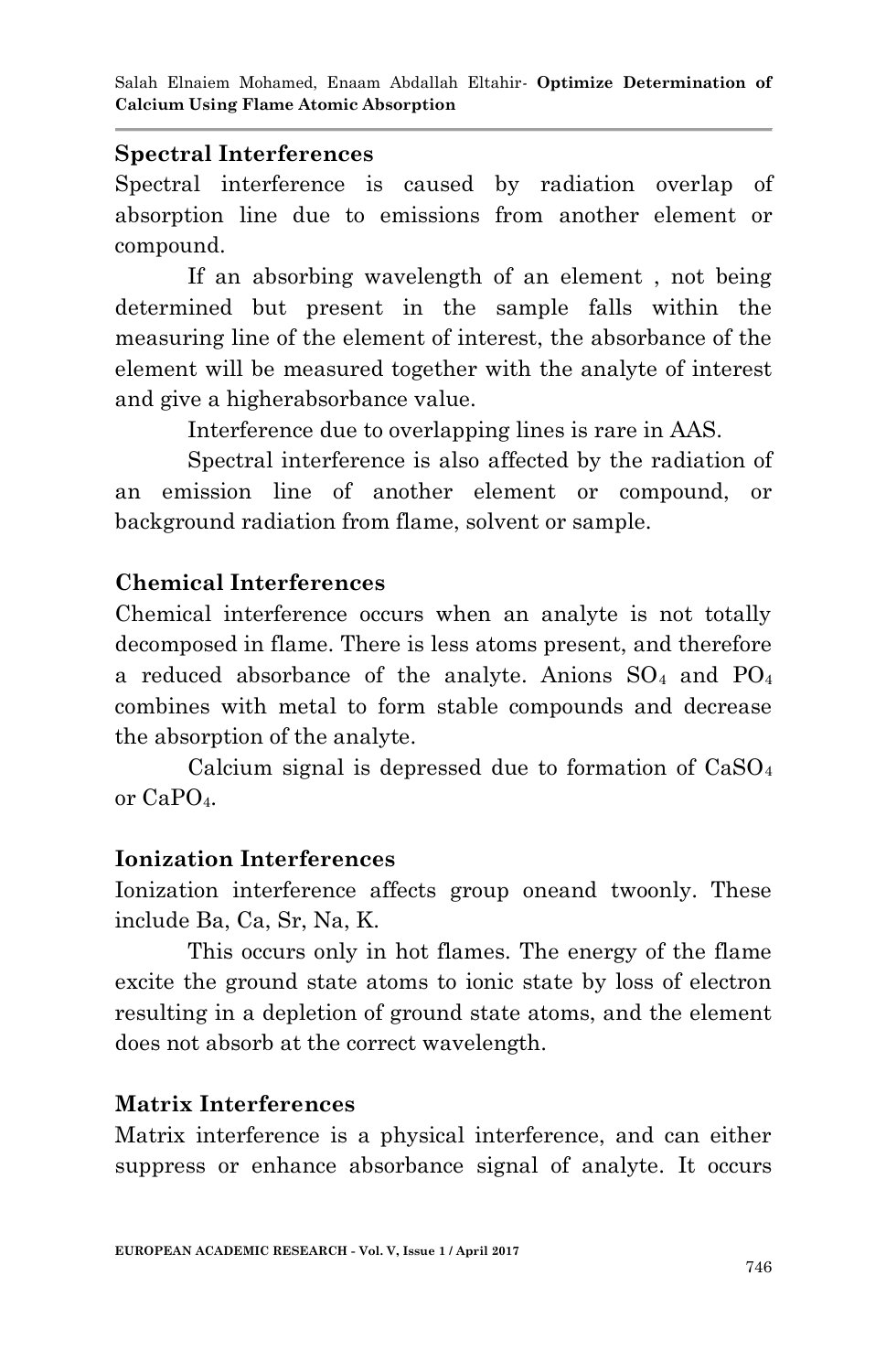when components of sample matrix other than the analyte react to form molecular species and sample background.

The detector picks up unspecified signals from sample matrix that do not match the absorbance line of the analyte. This results in spurious readings that can affect quantitative and qualitative analysis.

## **Causes:**

1. Characteristics of sample and standards differ in viscosity and surface tension.

2. Sample and standards are prepared in different solvents.

3. Sample and standards are measured at different temperatures.

4. Sample contains a high concentration of dissolved salts or acid.

5. Organics are present in sample matrix.

6. Sample and standards differ in aspiration and atomization rate in flame.<sup>[\[5\]](https://en.wikipedia.org/wiki/Calcium#cite_note-69)</sup>

# **EXPERIMENTAL AND METHODS**

- A solution containing 5ppm Ca was prepared and the absorbance at 422.67 nm was measured.

-A solution containing 5ppm Caand 10 ppm phosphate was prepared and the absorbance was measured at 422.67 nm.

- A solution containing 5ppm Ca,10 ppm phosphate ,and 1% SrCl<sup>2</sup> was prepared and the absorbance was measured at 422.67 nm.

- A solution containing 5ppm Caand 1000 ppm NaClwas prepared and the absorbance was measured at 422.67 nm and compared with only 5ppm Ca.

- A solution containing 5ppm Ca in 50 % ethanol was prepared and the absorbance was measured at 422.67 nm, then compared with 5ppm Ca in water. The effect of organic solvent was studied.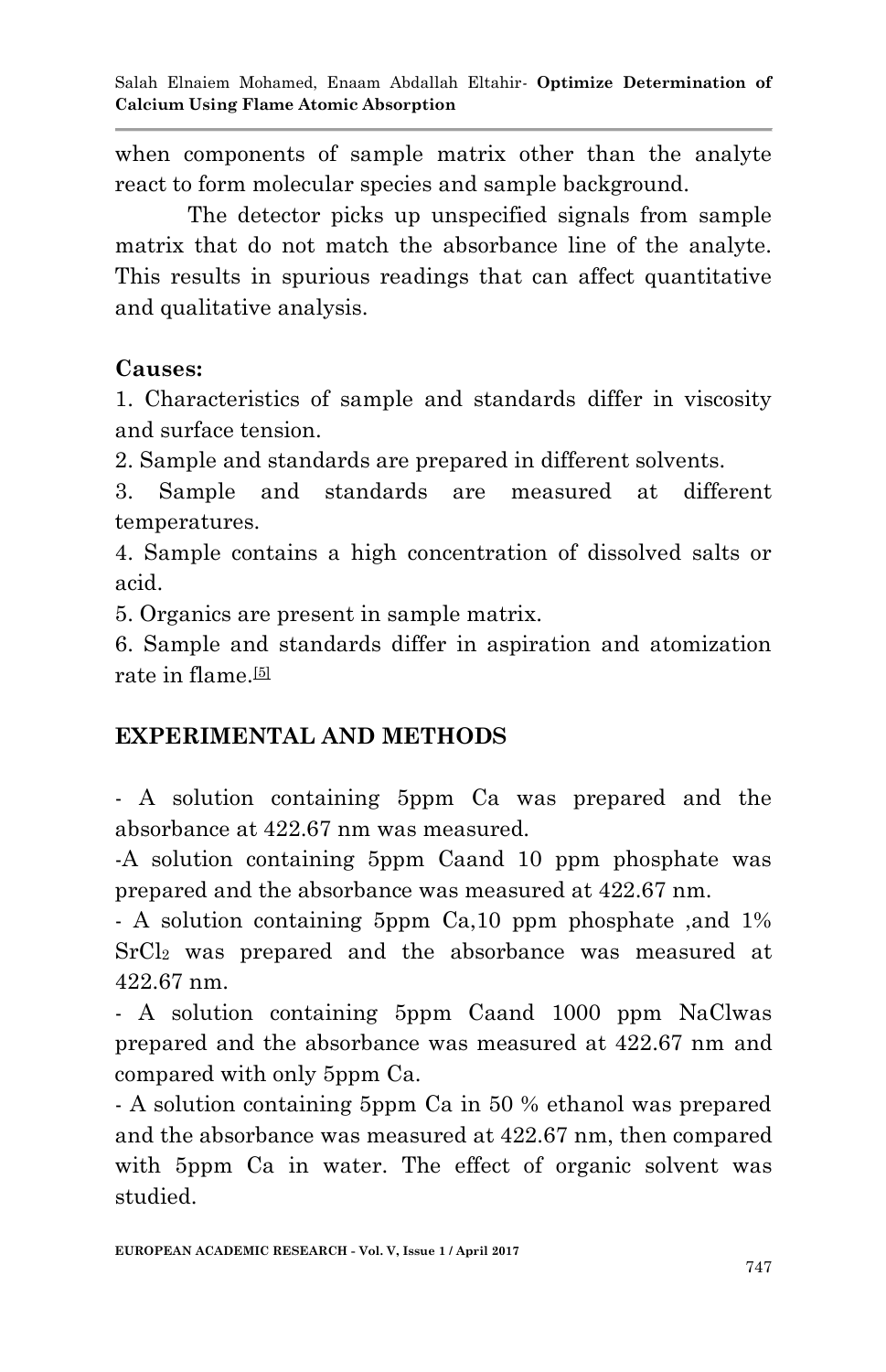# **RESULTS**

|                | Sample solutions                               | Absorbance at 422.67 |
|----------------|------------------------------------------------|----------------------|
|                |                                                | nm                   |
|                | 5 ppm Ca                                       | 0.1201               |
| $\overline{2}$ | $5$ ppm $Ca + 10$ ppm Phosphate                | 0.0840               |
| 3              | 5 ppm $Ca + 10$ ppm Phosphate + $1\%$ Sr $Cl2$ | 0.1101               |
|                | $5$ ppm $Ca + 1000$ ppm NaCl                   | 0.1339               |
| 5              | $5$ ppm $Ca + 50\%$ Ethanol                    | 0.1412               |

**Table (1): Determination of absorbance of calcium solution**

## **DISCUSSION**

Chemical interference: means reaction between the element to be analyzed with another elements or compounds. This affects atomization process, so affects the absorption and emission. An example of this type of interference formation of refractory compounds, for example determination of calcium in presence of phosphate ions, calcium phosphate is formed which is hardly atomize .This shown in table (1) in which the absorbance of 5 ppm Ca is 0.1201 at 422.67 nm , this absorbance is decreased when treated with sodium phosphate solution to 0.0840 .This type of interferences can be eliminated by using releasing agent which is cation like Lanthanum or strontium to decrease the effect of phosphate ions by forming stable compound.

 $Ca_3(PO_4)_2 + 6Sr \longrightarrow 2Sr_3(PO_4) + 3Ca$ 

This will increase the concentration of calcium in solution. From table (1), absorbance of 5 ppm  $Ca + 10$  ppm phosphate is 0.0840, after addition of SrCl2 solution the absorbance increases to 0.1101.

**Physical interference:** most parameters that affect the rate of sample uptake in burner and atomization efficiency can be considered physical interferences, this include variation in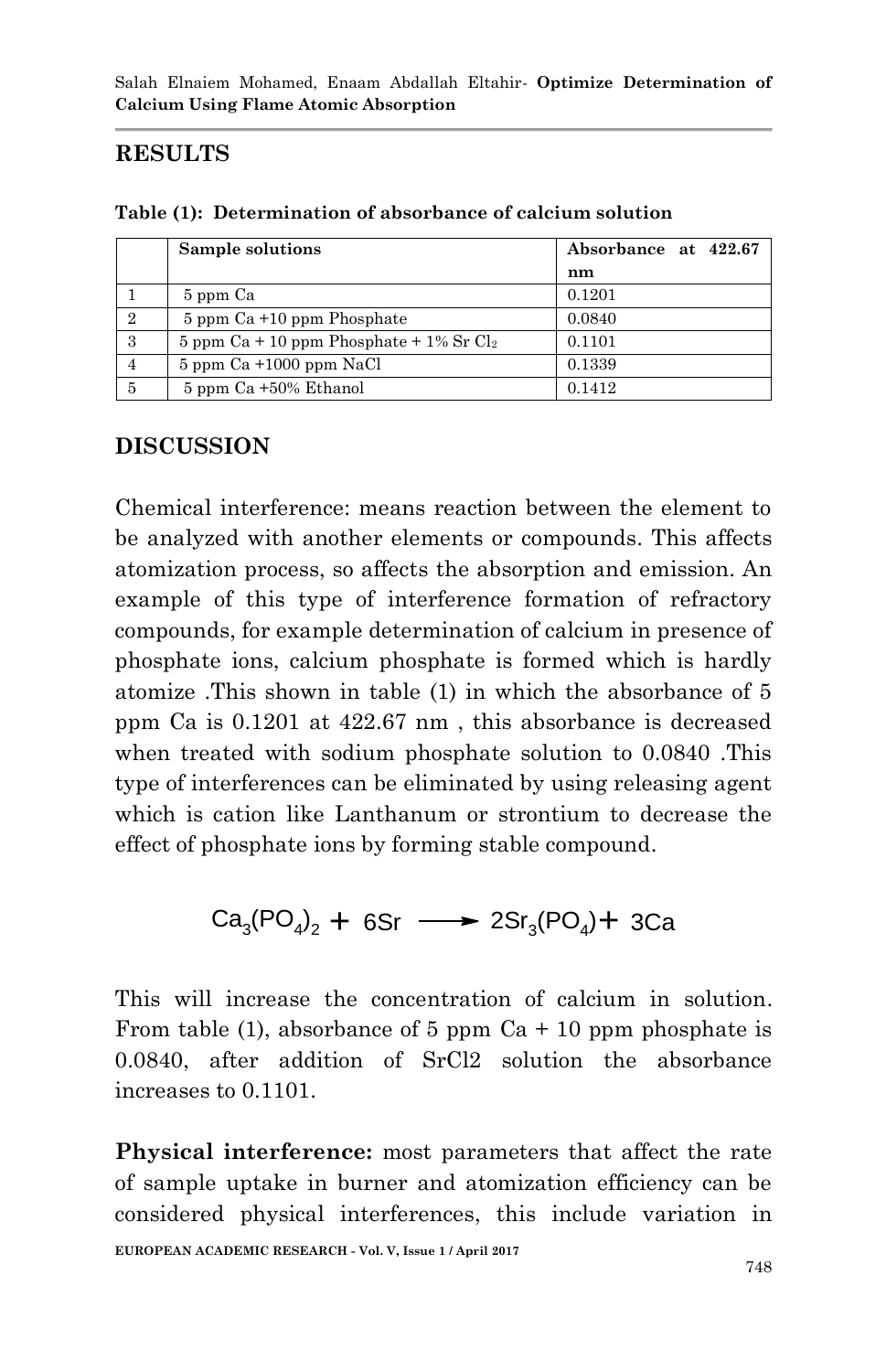Salah Elnaiem Mohamed, Enaam Abdallah Eltahir*-* **Optimize Determination of Calcium Using Flame Atomic Absorption**

sample viscosity, changes in flame temperature and solvent variation. From table (1), absorbance of 5 ppm  $Ca/H<sub>2</sub>O$  is 0.1201, this increases to 0.1412 when 50% ethanol is used as solvent.

**Ionization interferences:** an appreciable fraction of alkali, alkaline earth element may be ionized in the flame. Since we are measuring the unionized atoms, either emission or absorption signals will be decreased. However the presence of other easily ionized elements in the sample will add free electrons to the flame and suppress ionization of the test element.

> $Ca \rightleftharpoons Ca^{2+} + 2e^{-}$  $nNa \rightarrow nNa^{+} + n\bar{e}$  $Ca^{2+} + ne \rightarrow Ca$

In the table of the result absorbance of 5 ppm Ca is 0.1201 was increased by adding NaCl solution to give absorbance A 0.1339.

#### **REFERENCES**

- 1. Dickson, A. G. & Goyet, C. (1994). "Chapter 5". Handbook of method for the analysis of the various parameters of the carbon dioxide system in sea water, version 2. ORNL/CDIAC-74.
- 2. Pauling, Linus (1970). General Chemistry. Dover Publications. p. 627.
- 3. Combs,G, the Vitamins. Acadamic Press, (2008), 161.
- 4. Tordoff, M. G. (2001). "Calcium: Taste, Intake, and Appetite". Physiological Reviews 81 (4): 1567–97.
- 5. Bale, C. W. Pelton, A. D. The Ca-Li (calcium-Lithium) system. Journal of Phase Equilibria8, (1987), 125.